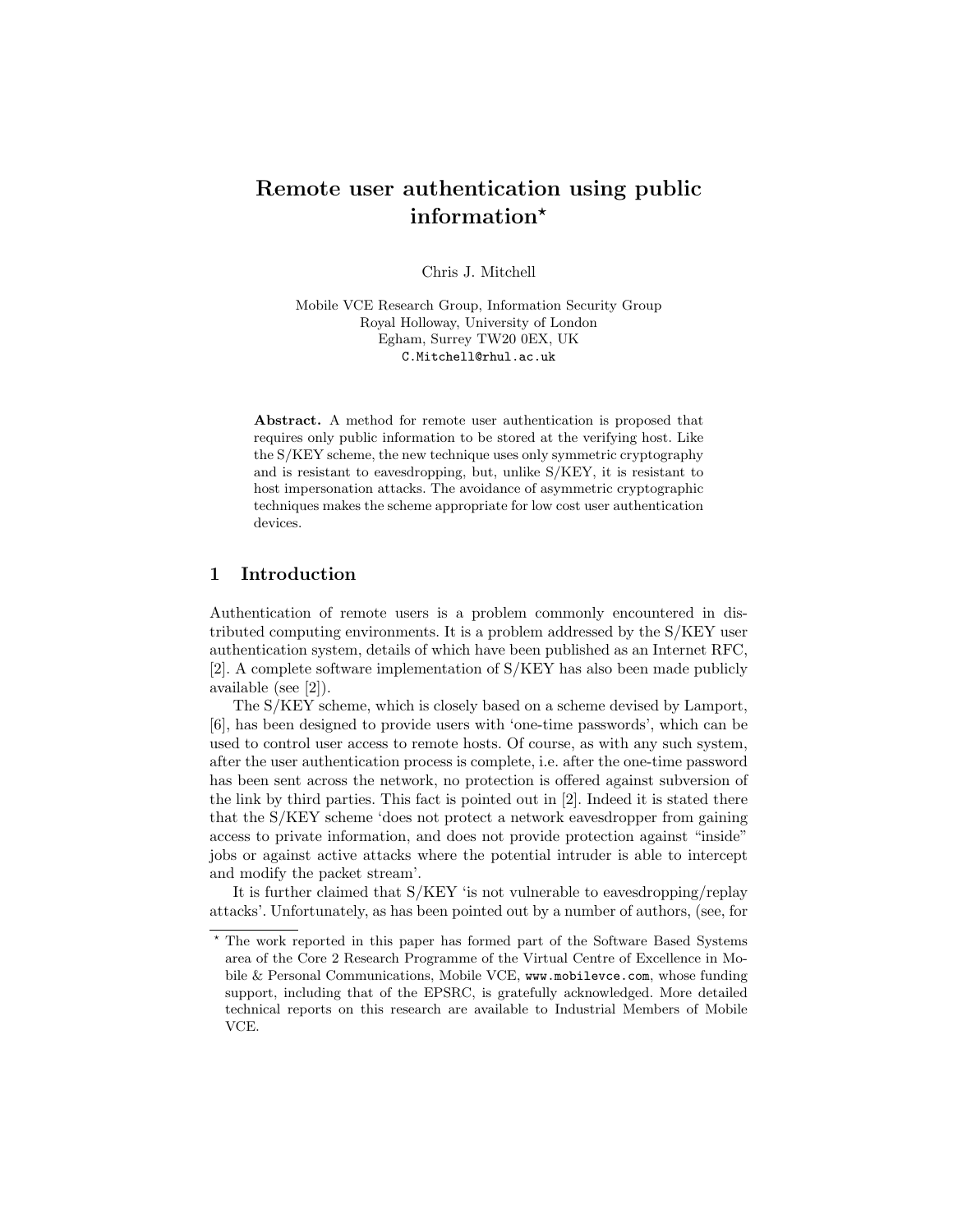example, [8] or Note 10.7 of [7]) depending on the definition of 'replay attack', the S/KEY scheme can fail to provide this property. Specifically, the S/KEY scheme is subject to a 'host impersonation' attack, where the false host can obtain information from the remote user which can be used to impersonate the remote user to the genuine host at some later occasion.

One major advantage of S/KEY over other user authentication schemes is that it only requires the verifying host to store public information about the remote user. Knowledge of this public information is not in itself sufficient to enable a third party to masquerade as the remote user, although if the remote user's secret key is poorly chosen then the public information would enable a brute force search to be performed. The purpose of this paper is to propose an alternative user authentication scheme which retains this major advantage of S/KEY, but which resists host impersonation attacks. It also has the practical implementation advantage that it uses only symmetric cryptography, an important issue if the remote user's secret key is stored in a device (e.g. a cheap smart card) with limited computational power.

# 2 The new scheme

We suppose that the host  $H$  and remote user  $U$  have an initial secure session during which the  $U$  supplies  $H$  with trusted public information. We therefore divide our description into two phases, 'set up' and 'use'.

Prior to these phases, two system parameters  $t$  and  $r$  are selected, where  $t$ and r are positive integers satisfying  $r < t$ . The choice of these values affects the security of the scheme (see Section 3 below). A method for computing MACs (Message Authentication Codes) must also be agreed; this could be HMAC or a block cipher based CBC-MAC — see, for example, ISO/IEC 9797, [4, 5]. Whatever method is chosen must be resistant to both key recovery and forgery attacks. In fact, we require resistance to a slightly generalised version of key recovery. Key recovery attacks normally involve an attacker using a number of (message,MAC) pairs to find the key used to generate the MACs. Here, we do not wish the attacker to be able to find any key which maps a given message to a given MAC, regardless of whether or not it was the actual key used. By choosing the algorithm and algorithm parameters carefully, it should be possible to achieve the desired attack resistance.

For the purposes of the discussion below we write  $M_K(X)$  for the MAC computed on data  $X$  using secret key  $K$ .

# 2.1 Set up phase

The remote user U chooses a set of t secret keys for the MAC algorithm, denotes by  $K_1, K_2, \ldots, K_t$ . U then chooses a random data string X and computes

$$
V_i = M_{K_i}(X)
$$

for every  $i$   $(1 \leq i \leq t)$ . U then: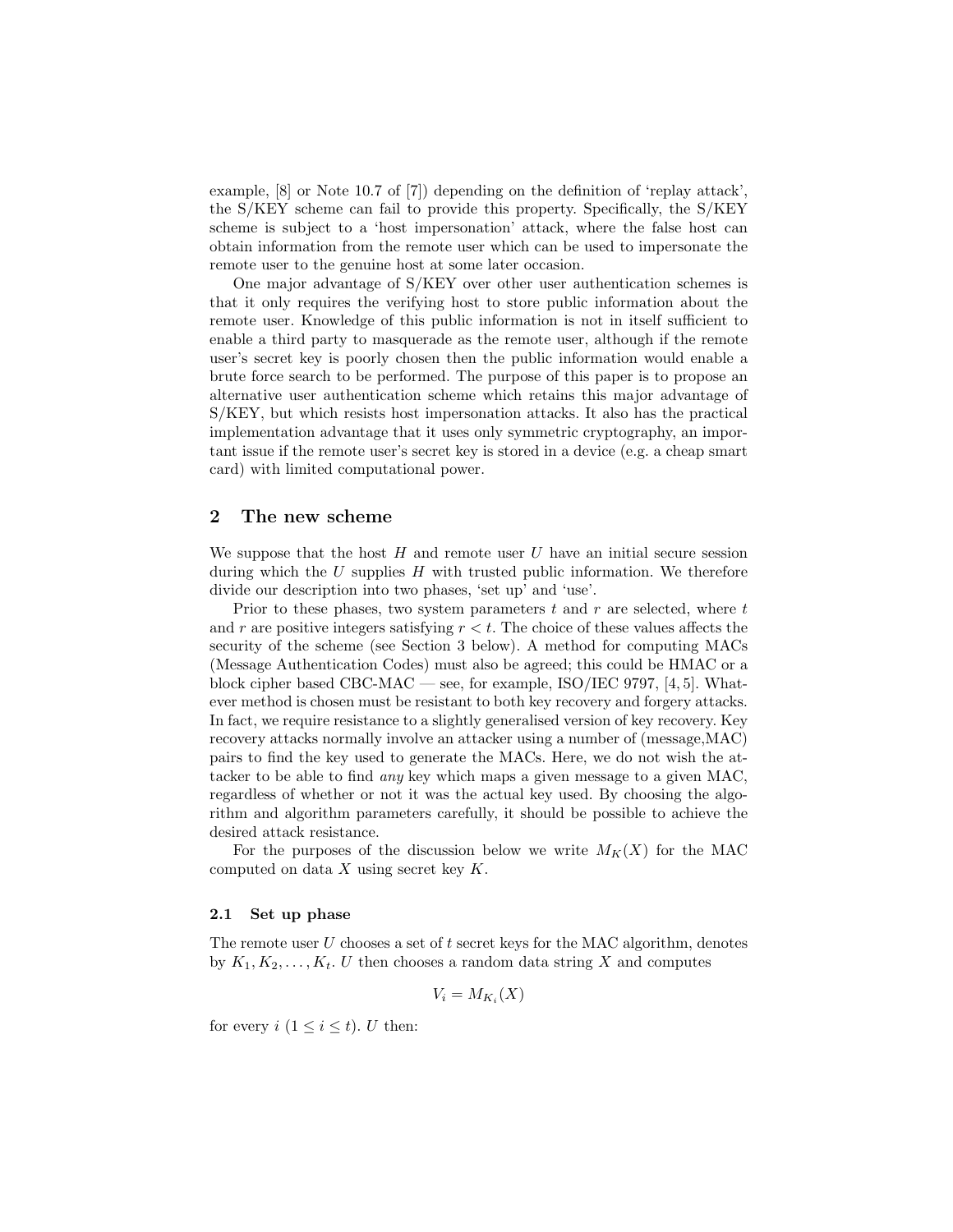- passes the values  $V_1, V_2, \ldots, V_t$  and X to H, and
- securely stores  $K_1, K_2, \ldots, K_t$  and X.

H securely stores  $V_1, V_2, \ldots, V_t$  and X as the public verification information for U. The integrity of this information must be preserved, but secrecy is not required.

## 2.2 Use of the scheme

We now suppose that U wishes to authenticate him/herself to host  $H$ . The process operates in a series of steps, as follows. Note that if, at any point, one of the checks made by the receiver of a message fails, then, unless otherwise stated, the entire protocol run is deemed to have failed. This assumption applies throughout this paper.

- 1.  $H$  first sends  $X$  to  $U$ .
- 2.  $U$  first checks the correctness of  $X$ , in case of loss of synchronisation between U and H. If X is incorrect then, in certain circumstances, U may check the previous value of  $X$  to see if synchronisation can be restored (this possibility is discussed further in Section 3).  $U$  then chooses a new set of  $t$  secret keys:  $K'_1, K'_2, \ldots, K'_t$  and selects a new random value X'. U also computes two sequences of t values:

$$
V'_{i} = M_{K'_{i}}(X'), \ W'_{i} = M_{K_{i}}(V'_{1}||V'_{2}|| \cdots ||V'_{t}), \ (1 \leq i \leq t)
$$

where here, as throughout, || denotes concatenation of data items. U now sends  $(W'_1, W'_2, \ldots, W'_t)$  to H.

- 3. H then chooses a random r-subset of  $\{1, 2, \ldots, t\}$ , say  $\{i_1, i_2, \ldots, i_r\}$ , and sends this subset to U.
- 4. U now sends the r secret keys  $K_{i_1}, K_{i_2}, \ldots, K_{i_r}$  to H, as well as the set of t values  $V'_1, V'_2, \ldots, V'_t$  and the value X'. U now replaces the stored values  $X, K_1, K_2, \ldots, K_t$  with  $X', K'_1, K'_2, \ldots, K'_t$ . (In certain cases, U may retain the 'old' values, as discussed below).
- 5. H now verifies the r MAC values  $V_{i_1}, V_{i_2}, \ldots, V_{i_r}$  using the set of r keys supplied by  $U$  and the stored value of  $X$ . If all these values are correct, then H also verifies the r MAC values  $W'_{i_1}, W'_{i_2}, \ldots, W'_{i_r}$  using the set of r keys supplied by U and the values  $V'_1, V'_2, \ldots, \tilde{V}'_t$  supplied by U previously. If all these MACs are also correct, then  $H$  accepts  $U$  as valid, and replaces  $X, V_1, V_2, \ldots, V_t$  with  $X', V'_1, V'_2, \ldots, V'_t$ .

# 3 Discussion and analysis

We now consider practical and security aspects of the scheme. Observe that elements of the scheme are very similar to the one time signature (OTS) scheme of Rabin [9] (see also section 11.6 of [7]). Indeed, one way of looking at the scheme above is to regard the set up phase as key generation for an OTS scheme, as a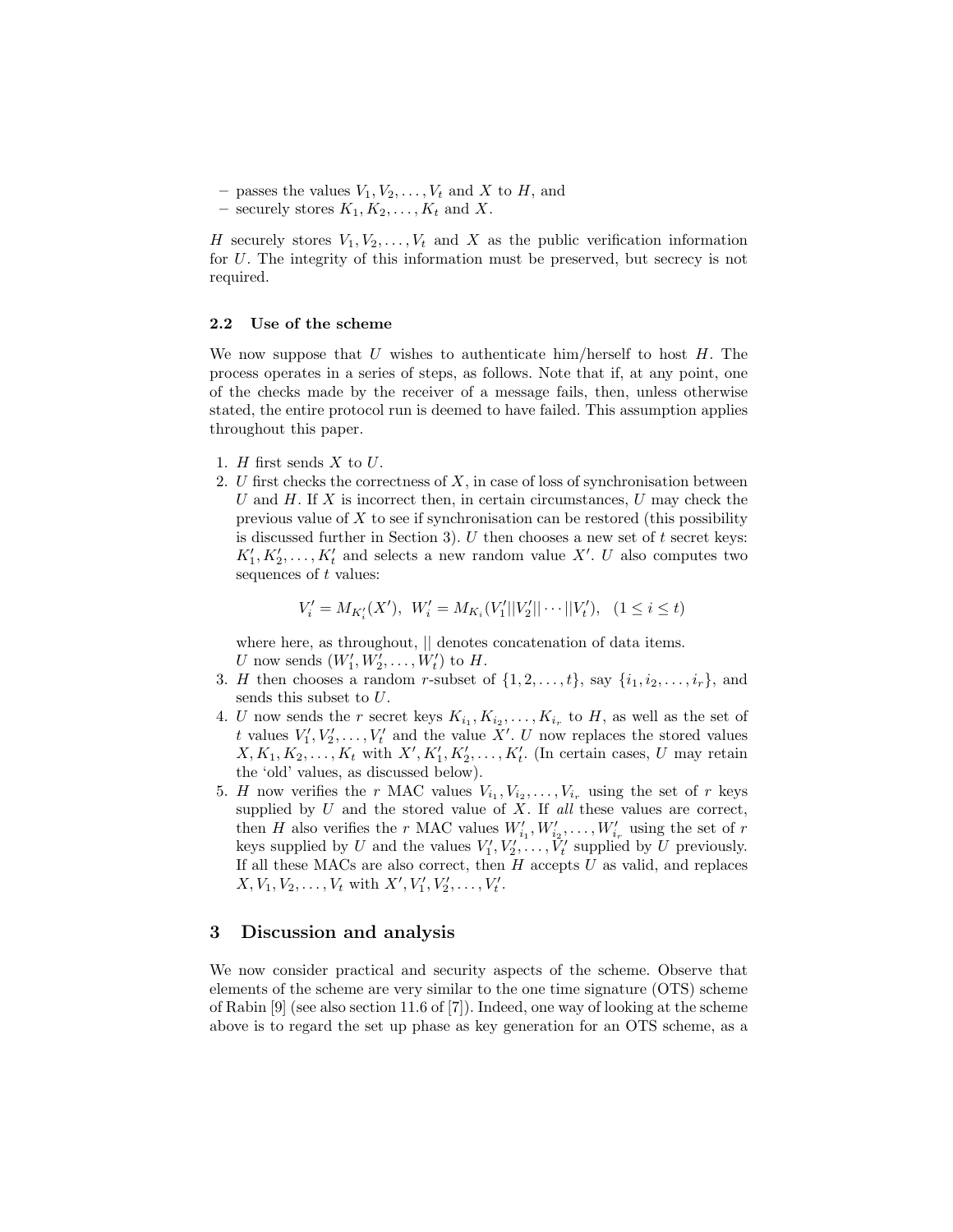result of which the host is equipped with the public key. One iteration of the protocol consists of the user generating a new OTS key pair, signing the new public key with the existing OTS private key, and the host then performing a verification process. On completion the host has a copy of the new OTS public key, ready to start the process again.

The scheme also has features in common with the 'Guy Fawkes' protocol of Anderson et al. [1]. However, the scheme nevertheless has properties distinct from previously specified protocols.

# 3.1 Choices for  $t$  and  $r$

We first consider how  $t$  and  $r$  should be chosen. To avoid certain attacks, we wish to choose these values so that the probability of a third party successfully guessing the subset  $\{i_1, i_2, \ldots, i_r\}$  in advance is negligible. That is we wish to arrange things so that  $1/{t \choose r}$  is negligible.

Given that we wish to minimise  $t$  (to minimise the storage and bandwidth requirements) then this probability is minimised by choosing  $r = \lfloor t/2 \rfloor$ , since equirements) then this probability is minimised by choosing  $r = \lfloor t/2 \rfloor$ , since  $\binom{t}{t} \geq \binom{t}{t}$  for all *i*. Also, since  $\sum_{i=0}^{t} \binom{t}{i} = 2^{t}$ , we immediately have that  $\binom{t/2}{t}$  $\frac{1}{1}$  $> 2^t/(t+1)$  if  $t > 1$ .

Hence, if we wish to guarantee that the probability of successfully guessing the subset is at most  $10^{-9}$  say, then choosing  $t \geq 35$  will suffice.

### 3.2 Host impersonation attacks

Suppose a third party,  $E$  say, wishes to impersonate  $H$  to  $U$  with a view to learning enough to impersonate  $U$  to  $H$  at some subsequent time. In step 3 of the protocol, E can only choose a random r-subset of  $\{1, 2, \ldots, t\}$ , and E will then learn a set of  $r$  of the secret keys. However, at a later stage, when  $E$ impersonates U to  $H$ , E will only be successful if he/she knows all the keys in the subset chosen by  $H$ . The odds of this will be acceptably small as long as  $t$ and r are chosen appropriately (see the discussion in Section 3.1).

#### 3.3 Man in the middle attacks

Of course, as with any authentication protocol, it will always be possible for a third party  $E$  to simply sit between  $U$  and  $H$  in the communications channel, and relay messages between the two. This only becomes a genuine threat if  $E$  is able to change some part of the messages, and/or to re-order them in some way. We now look at the various messages in turn, to see if this is possible.

- In step 2, E could change some or all of the MAC values  $W_i'$ . However, given that at this stage  $E$  will not know any of the keys  $K_i$ , the probability that the modified values will be correct is negligibly small (since we assume that forgery attacks are not feasible).
- $-$  In step 3,  $E$  could change the subset, but then the set of keys returned in step 4 will not be correct.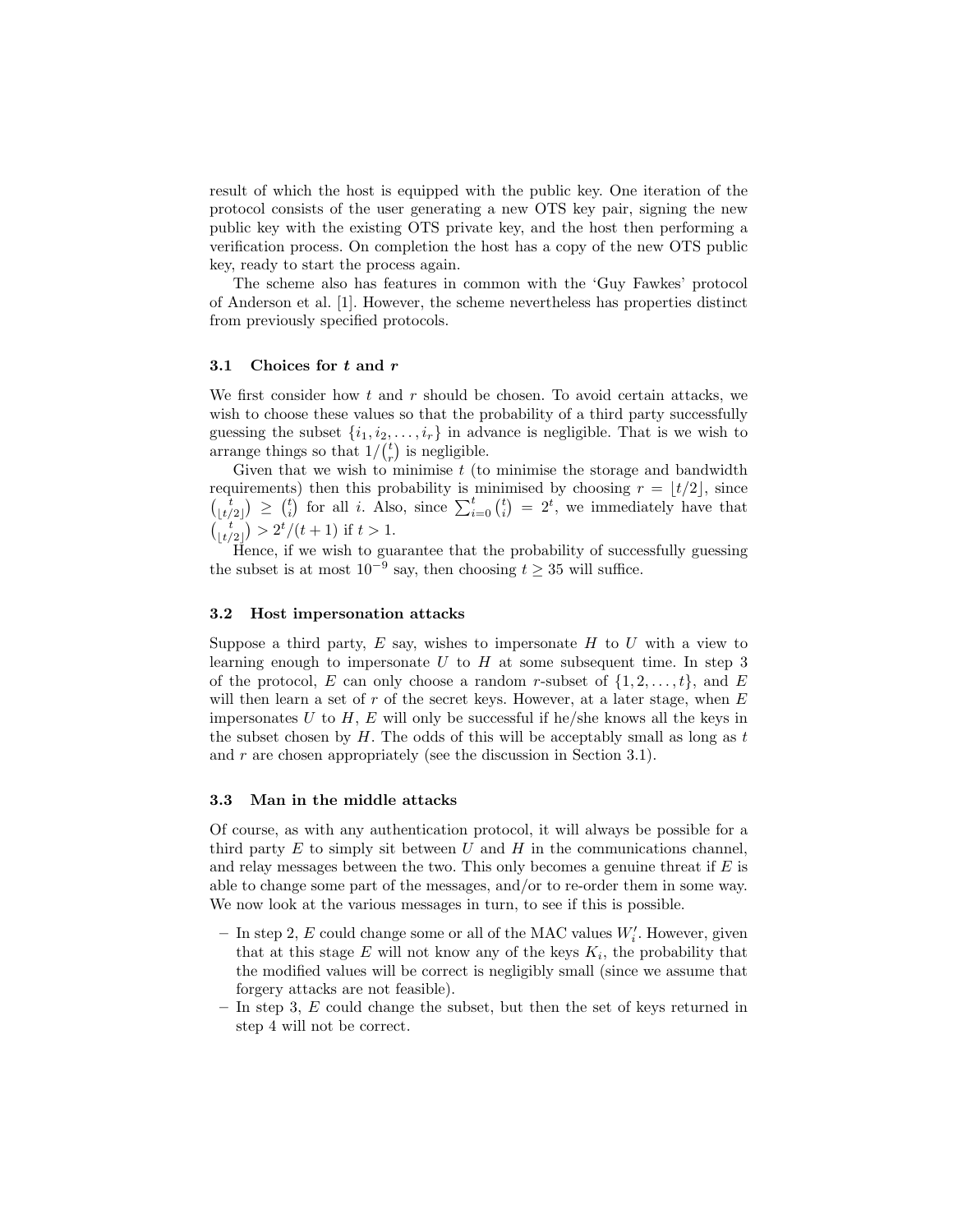- In step 4, E could modify some or all of the secret keys  $K_{i_j}$  and/or some or all of the MAC values  $V_i'$ . Successfully changing the values  $V_i'$  would require knowledge of the keys  $K'_{i}$ , but none of these have yet been divulged by U. Changing the secret keys  $K_{i_j}$  is prevented by the fact that H can check them using the values  $V_{i_j}$ . (Changing these verification MACs would have required knowledge of the previous set of keys, and changing these previous keys would have required changing the previous verification MACs, and so on).

### 3.4 Denial of service attacks

There is, of course, a simple and effective 'denial of service' attack against the described protocol. A third party  $E$  can simply engage in the protocol with  $U$ by impersonating  $H$ . When U tries to authenticate him/herself to the genuine H, U will have a different value of X to that sent by H in the first step of the protocol.

There are two main ways in which this can be dealt with. Firstly, U could simply abandon the attempt to authenticate to  $H$ , and arrange for the system to be re-initialised. Secondly,  $U$  could retain 'old' values of  $X$  (along with the associated set of keys) and use them to complete the authentication protocol. However, such a process has very serious dangers, depending on the choices of  $t$ and r.

With r set to  $|t/2|$ , even doing the process twice would completely destroy the system security. A malicious third party  $E$  could impersonate  $H$  to  $U$  twice, using two disjoint r-subsets of  $\{1, 2, \ldots, t\}$ . This would mean that E would obtain all of the keys  $K_1, K_2, \ldots, K_t$  (or all but one of them if t is odd). As a result, E would be able to impersonate  $U$  to  $H$  any number of times.

Hence if we are to allow the same key set to be used more than once then  $r$ and  $t$  need to be chosen appropriately. Also,  $U$  needs to implement a counter to limit the number of times any particular key set is used for the authentication process. The limit for this counter will be determined by the choices for  $t$  and  $r$ . This issue is discussed further in the next section.

#### 3.5 Resynchronisation

As we have just seen, one way of limiting the impact of denial of service attacks by malicious third parties impersonating the host, is to allow a key set to be used more than once. This may also be necessary if the authentication process between user and host fails part way through, e.g. because of a communications failure.

If a key set is to be used up to a maximum of c times (this being enforced by the counter held by  $U$ ) then it should be the case then any party with knowledge of c different random r-subsets of the set of t keys  $K_1, K_2, \ldots, K_t$  should have a negligible probability of knowing all the members of another randomly chosen r-subset of keys.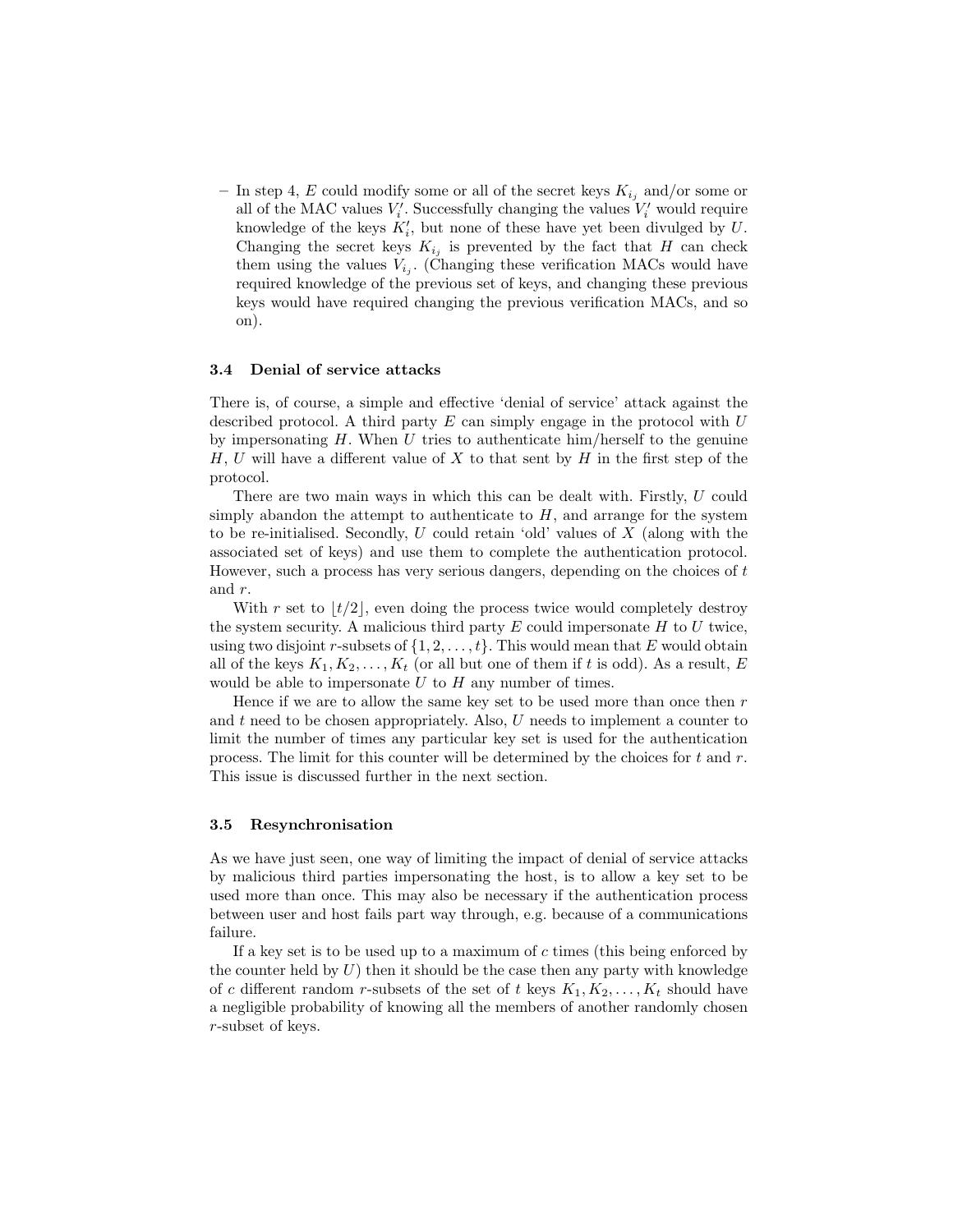To compute the necessary probabilities we make some simplifying assumptions (pessimistic from the point of view of the legitimate system users). We suppose that, by bad luck or by host impersonation, all the  $c$  different  $r$ -subsets are mutually disjoint. Thus we require that the probability that a randomly chosen r-subset of  $\{1, 2, \ldots, t\}$  does not contain any element from a specified subset of size  $t - cr$  shall be small. The following result, the proof of which is elementary, is therefore relevant.

**Lemma 1.** Suppose c, r and t are positive integers satisfying  $r(c + 1) < t$ . If S is a subset of  $\{1, 2, \ldots, t\}$  of size cr, then the probability that R, a randomly chosen r-subset of  $\{1, 2, \ldots, t\}$ , is a subset of S is equal to

$$
\frac{\binom{cr}{r}}{\binom{t}{r}}.
$$

We thus require that  $c, r$  and  $t$  should be chosen so that

$$
\frac{cr (cr-1)\dots (cr-r+1)}{t(t-1)\cdots (t-r+1)},
$$

which is bounded above by  $(cr/t)^r$ , is small. As an example we can put  $r = 32$ and  $t = 64c$ , and we are then guaranteed that the probability of a successful attack is less than  $2^{-32}$ .

# 4 A streamlined version of the protocol

In the protocol presented above, steps 1 and 2 can be merged with steps 3 and 4 respectively, to give a two-pass protocol. This is at the cost of increasing long-term storage requirements. The modified protocol operates as follows.

### 4.1 Set up

The remote user  $U$  chooses two sets of  $t$  secret keys for the MAC algorithm, the current set, denoted by  $K_1, K_2, \ldots, K_t$ , and the pending set, denoted by  $K'_1, K'_2, \ldots, K'_t$ . U chooses two random data strings used as key set indicators, denoted by  $X$  and  $X'$  (for the current and pending key sets).

U now computes verification MACs for both the current and pending key sets as

$$
V_i = M_{K_i}(X) \quad \text{and } V_i' = M_{K_i'}(X')
$$

for every i  $(1 \leq i \leq t)$ . U also computes a further set of t MACs

$$
W_i' = M_{K_i}(V_1'||V_2'|| \cdots ||V_t'), \quad (1 \le i \le t).
$$

U then:

– passes the two sets of verification values and the corresponding key set indicators  $(V_1, V_2, \ldots, V_t, X)$  and  $(V'_1, V'_2, \ldots, V'_t, X')$  to  $H$ ,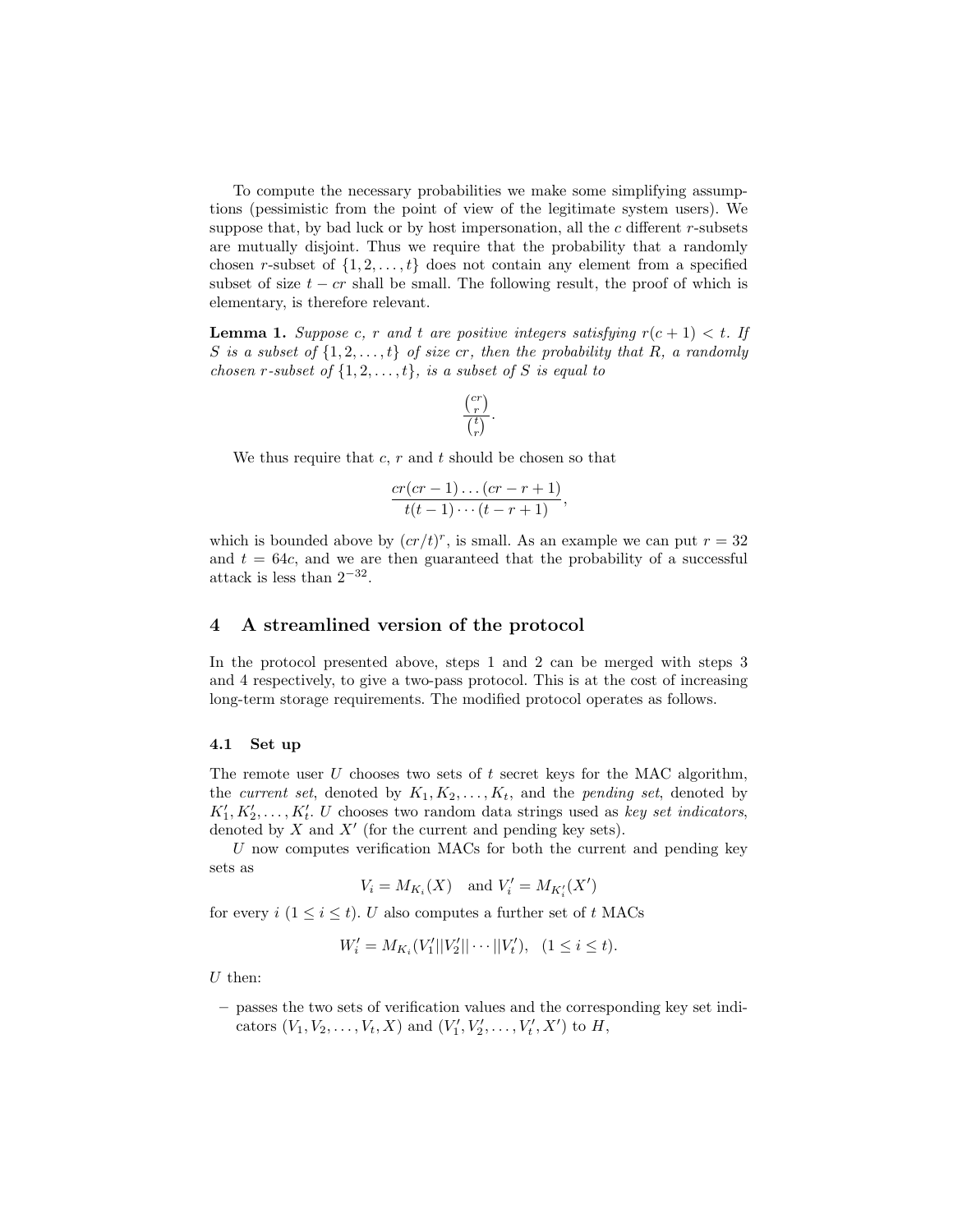- passes the t MACs  $(W'_1, W'_2, \ldots, W'_t)$  to H, and
- securely stores the two key sets with their respective indicators, i.e. stores  $(K_1, K_2, \ldots, K_t, X)$  and  $(K'_1, K'_2, \ldots, K'_t, X')$ .

 $H$  securely stores the information received from  $U$ . The integrity of this information must be preserved, but secrecy is not required.

# 4.2 Use of the scheme

Suppose that  $U$  wishes to authenticate him/herself to host  $H$ . The process operates as follows.

- 1. H chooses a random r-subset of  $\{1, 2, \ldots, t\}$ , say  $\{i_1, i_2, \ldots, i_r\}$ , and sends this subset to  $U$  along with the current key set indicator  $X$ .
- 2.  $U$  first checks the correctness of  $X$ , in case of loss of synchronisation between U and H. If X is incorrect then, in certain circumstances, U may check the previous value of  $X$  to see if synchronisation can be restored (as discussed in Section 3).

U then chooses a new set of t secret keys:  $K''_1, K''_2, \ldots, K''_t$  and selects a new random key set indicator  $X''$ . U also computes two sequences of t values:

$$
V_i'' = M_{K_i''}(X'), \quad W_i'' = M_{K_i'}(V_1''||V_2''||\cdots||V_i''), \quad (1 \le i \le t).
$$

U now sends  $X''$ ,  $(V''_1, V''_2, \ldots, V''_t)$  and  $(W''_1, W''_2, \ldots, W''_t)$  to H. U also sends the r secret keys  $K_{i_1}, K_{i_2}, \ldots, K_{i_r}$  to H. U now replaces the stored values of

 $- X, K_1, K_2, \ldots, K_t$  with  $X', K'_1, K'_2, \ldots, K'_t$ , and

 $- X', K'_1, K'_2, \ldots, K'_t$  with  $X'', K''_1, K''_2, \ldots, K''_t$ .

- 3. H now verifies the r MAC values  $V_{i_1}, V_{i_2}, \ldots, V_{i_r}$  using the set of r keys supplied by  $U$  and the stored value of  $X$ . If all these values are correct, then H also verifies the r MAC values  $W'_{i_1}, W'_{i_2}, \ldots, W'_{i_r}$  using the set of r keys supplied by U and the stored values  $V'_1, V'_2, \ldots, V'_t$ . If all these MACs are also correct, then  $H$  accepts  $U$  as valid, and replaces:
	- $X, V_1, V_2, \ldots, V_t$  with  $X', V'_1, V'_2, \ldots, V'_t$ ,
	- $X', V'_1, V'_2, \ldots, V'_t$  with  $X'', V''_1, V''_2, \ldots, V''_t$ , and
	- $W_1', W_2', \ldots, W_t'$  with  $W_1'', W_2'', \ldots, W_t''$ .

# 5 Implementation issues

We now consider certain practical implementation issues for the protocol.

# 5.1 Complexity

We start by considering the storage, computation and communications complexity of the scheme as described in Section 2.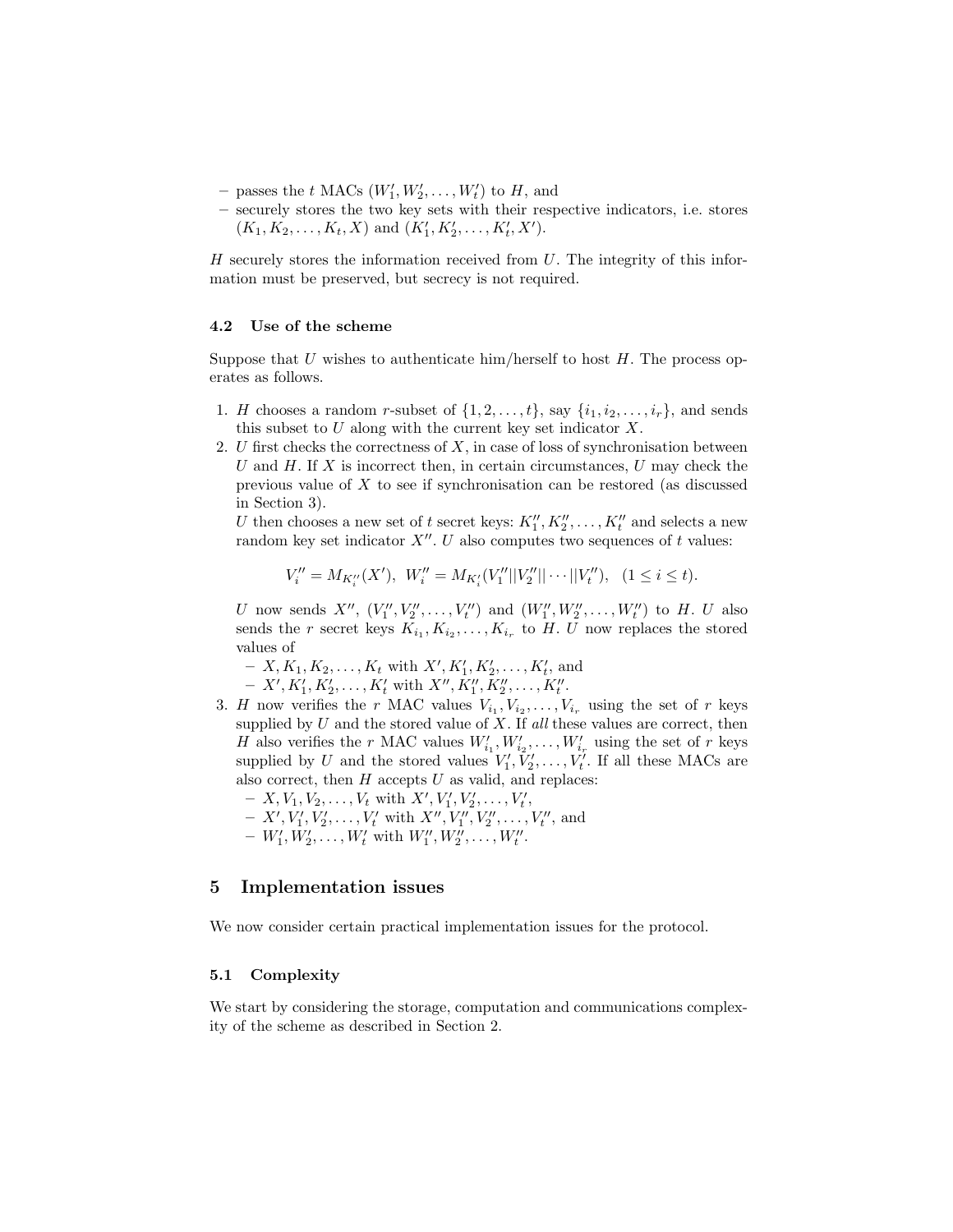- *Storage:* the requirements for the host are to store t MACs and a random value; the requirements for the user are to store  $t$  keys. During execution of the protocol, the remote user and host must both store a further 2t MACs, and the user must also temporarily store an additional  $t$  keys. Note that, for the streamlined scheme of Section 4, the long term storage requirements for host and user increase to 3t MACs and 2t secret keys respectively. Note also that, if the user retains 'old' key sets for resynchronisation purposes, then this will be at a cost of  $t$  keys, a random value and a usage counter for each retained old set.
- Computation: the host verifies  $2r$  MACs and chooses one random r-subset of  $\{1, 2, \ldots, t\}$ , and the user generates 2t MACs.
- *Communications:* the user sends the host a total of 2t MACs, one random value and  $r$  secret keys, and the host sends the user one  $r$ -subset of  $\{1, 2, \ldots, t\}.$

To see what this might mean in practice, suppose we wish to use the basic scheme (of Section 2) in such a way that a particular key set can be used up to  $c = 3$  times, and that the user retains one 'old' key set for resynchronisation purposes. We thus choose  $r = 32$  and  $t = 196$ . Suppose that the MAC in use is HMAC based on SHA-1 (see [5] and [3]) with MACs and keys of 160 bits each; suppose also that  $X$  contains 128 bits. Then the user must store 2t keys, two random values and a counter (which we ignore since it will take negligible space) — this amounts to  $392 \times 20 + 32$  bytes, i.e. just under 8 kbytes, with an additional 12 kbytes of short term storage needed during protocol execution). The host must store approximately 4 kbytes of MACs, with an additional 8 kbytes of short term storage needed during protocol execution. During use of the protocol the user will need to compute 392 MACs and the host will need to compute 64 MACs. The total data to be exchanged between host and user during the protocol amounts to around 8.5 kbytes.

Note that the values  $X$  do not need to be random or unpredictable  $- U$  could generate the values using a modest-sized counter (e.g. of 4 bytes). This would save a small amount of communications and storage costs. It is also tempting to try and reduce the MAC lengths. However, significant length reductions are not possible since, as noted in Section 2, we do not wish the attacker to be able to find any key which maps a given message to a given MAC, regardless of whether or not it was the actual key used. This implies that MACs need to be of length close to that assumed immediately above, although a reasonable saving achievable by reducing MACs to, say, 10 bytes is not infeasible. Whilst such modifications will not significantly reduce user storage requirements, the communications requirements are almost halved, as are the host storage requirements.

# 5.2 A security improvement

In cases where  $c > 1$ , i.e. where key sets may be used more than once, a malicious entity impersonating the host is free to choose the subsets  $\{1, 2, \ldots, r\}$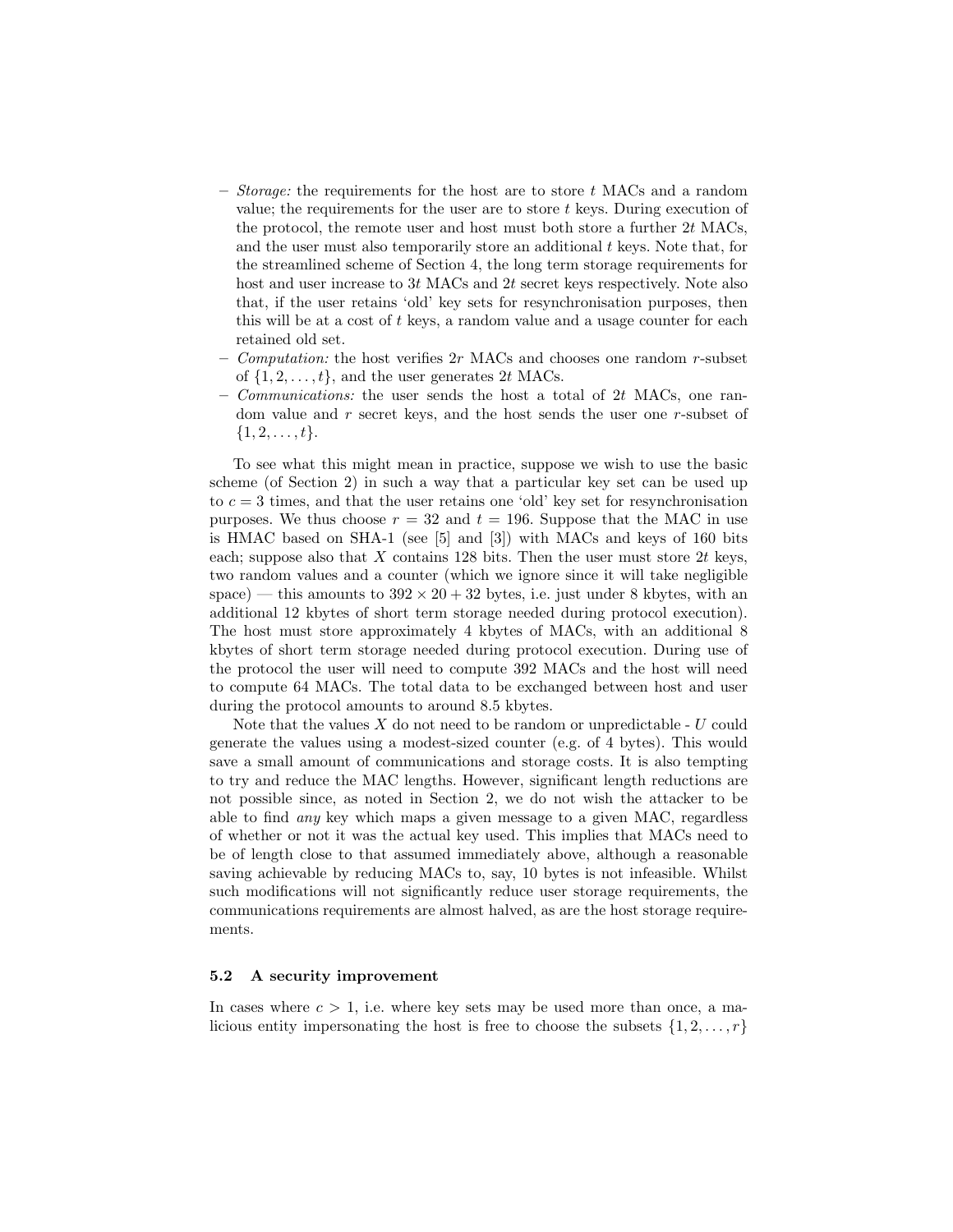disjointly so as to learn the maximum number of secret keys. This maximises the (small) probability this malicious entity will have of impersonating the user to the genuine host (see Section 3.5). To avoid this, i.e. to increase the difficulty of launching a host impersonation attack, we can modify the protocol so that neither the remote user nor the host chooses the r-subset  $\{i_1, i_2, \ldots, i_r\}$  of  $\{1, 2, \ldots, t\}$ . This can be achieved by prefixing the protocol of Section 4 with two additional messages, and also making use of an appropriate one-way, collisionresistant hash-function (see, for example, [3]). Note that these two additional messages can be merged with the first two messages of the basic protocol of Section 2.

The revised protocol from Section 4.2 starts as follows:

- 1. H chooses a random value  $r_H$ , of length comparable to the key length in use, computes  $h(r_H)$  (where h is a pre-agreed hash-function), and sends  $h(r_H)$ to  $U$ .
- 2. U chooses a random value  $r_U$ , of length the same as  $r_H$ , and sends it to H.
- 3. H computes  $h(r_H||r_U)$  and uses this hash-code to seed a pseudo-random number generator (PRNG) of appropriate characteristics to generate an rsubset  $\{i_1, i_2, \ldots, i_r\}$  of  $\{1, 2, \ldots, t\}$  — this PRNG could, for example, be based on  $h$ . H now sends  $r_H$  and X to U.
- 4. U first checks  $r_H$  using the value  $h(r_H)$  sent previously. U now recomputes the r-subset  $\{i_1, i_2, \ldots, i_r\}$ , and continues as in step 2 of the scheme from Section 4.2.

Note that, by sending  $h(r_H)$  in the first step, H commits to the random value  $r_H$  without revealing it. This prevents either party learning the other party's random value before choosing their own. This, in turn, prevents either party choosing even a small part of the r-subset. Note also that, although this scheme lengthens the protocol, it also slightly reduces the communications complexity, since the r-subset no longer needs to be transferred.

# 6 Summary and conclusions

A novel unilateral authentication protocol has been presented, which uses symmetric cryptography and only requires public information to be stored at the verifying host. The computational and storage requirements are non-trivial, but may still be potentially attractive to designers of low-cost remote user authentication devices who wish to avoid the complexity of implementing digital signatures.

# References

1. R.J. Anderson, F. Bergadano, B. Crispo, J.-H. Lee, C. Manifavas, and R.M. Needham. A new family of authentication protocols. ACM Operating Systems Review,  $32(4):9-20, 1998.$